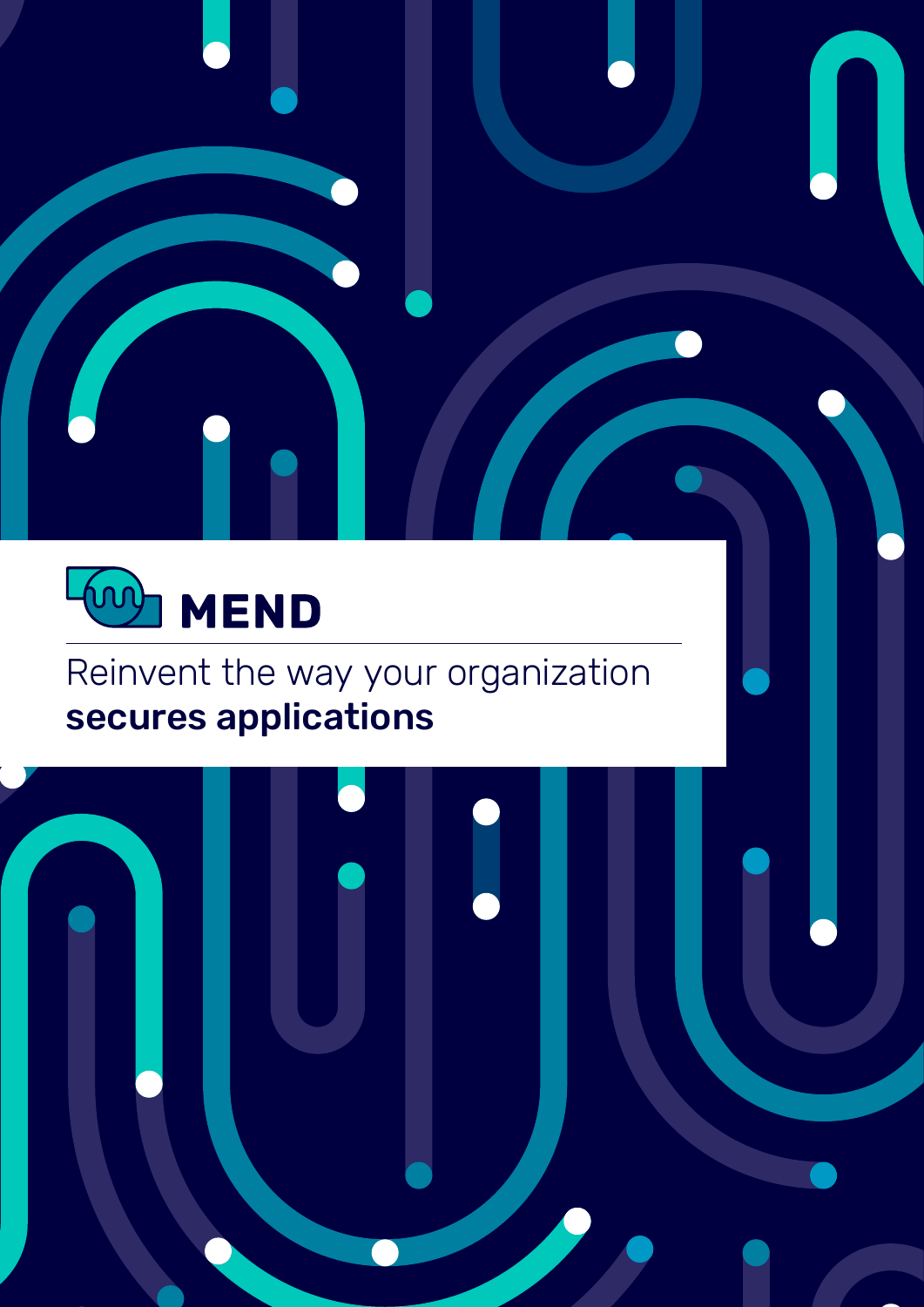# With Mend, You Can:



### **Find application vulnerabilities**

Mend's integrated application security platform scans your code to identify both open source vulnerabilities and security flaws in custom code.

### Accelerate remediations

Mend is the only application security platform on the market that shows your developers exactly how to fix both open source and custom code security issues - so remediations actually get done.



### Improve security

Since Mend tells developers exactly how to fix vulnerabilities, no time is wasted researching issues. Mean Time to Remediation (MTTR) is reduced, and you have fewer vulnerabilities in production.



### Prevent supply chain attacks

Identify and block suspicious and malicious third-party packages from entering your codebase.

#### **Challenges**

Nearly every enterprise is now focused on developing custom applications to gain strategic advantage over the competition. At the same time, cyber attackers have increased their focus on applications. Studies show that attacks against application vulnerabilities are now the most common method of penetration.

In response to increased application-layer attacks, enterprise security teams need to provide their developers with more and better tools to reduce their software attack surface. Unfortunately, most application security tools are not well-suited for today's environment. They are slow, cumbersome to deploy and to use, and they flood developers with false positive alerts. And, while good at alerting, they are not not .problems qood at helping developers fix the problems.

#### **Solution**

Mend's revolutionary application security platform addresses these problems. Mend integrates easily into your software development environment. It activates automatically and provides results within minutes. Mend is the only application security platform in the world that provides automated remediation workflows for both open source vulnerabilities and custom code. This high level of automation and remediation assistance is why developers love to use Mend. Why spend time researching how to fix a vulnerability when you don't have to?

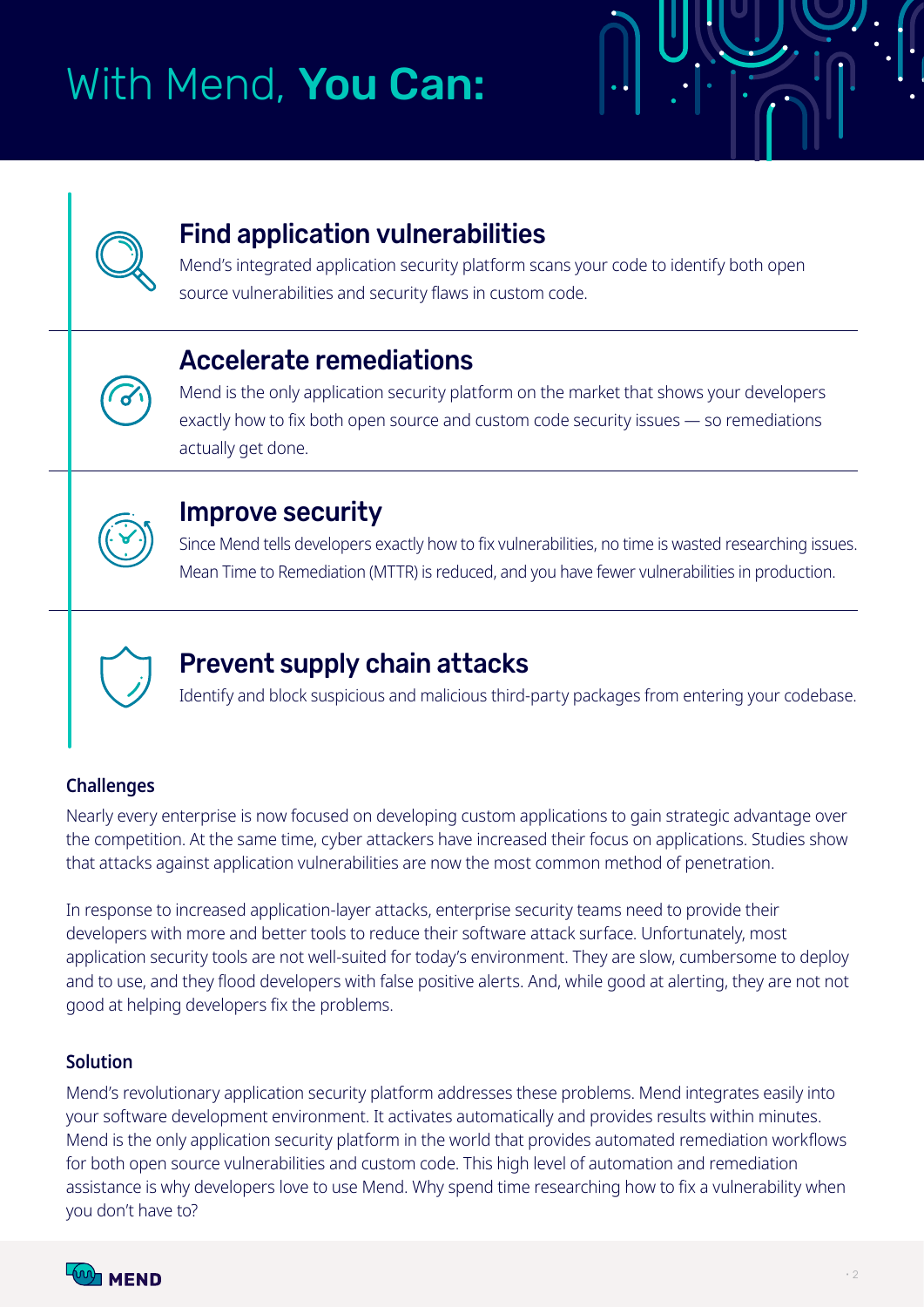# **MEND Solutions for Application Security**

### MEND**SCA**

- **· Software composition analysis** identifies open source vulnerabilities in over 200 different languages, frameworks and development technologies.
- *•* **Automated prioritization\*** with patented reachability path analysis shows you which vulnerabilities can be safely ignored.
- *Automated remediation\** creates pull requests for developers to update to the recommended open source package with a single click.
- *Confidence\** **provides developers crowd** sourced statistics that indicate the likelihood that a dependency update will break their project.
- *<b>C Software Bill of Materials (SBOM) tracks* components in the latest build of every version you deploy.
- *Copen source license compliance gives legal* teams visibility and control over open source license usage.
- **follogier integration points** including the browser, IDE, repository, package managers, build tools, CI servers and other AST tools.
- *c***One-step repo integrations scan code** automatically and show results in near-real-time  $$ before developers have moved on to new tasks.

### MEND**Renovate**

- $\cdot$  **Reduces technical debt** through automated, proactive dependency updates. This helps you ensure that your software dependencies are not falling behind the latest versions.
- $\cdot$  Avoid Zero Day vulnerability fire drills by keeping your dependencies up-to-date.
- **· Supports** a multitude of languages and over 65 package managers.
- **· Scope** includes open source as well as private repositories
- **· Wildly popular.** Over 100 million downloads of our free Docker image.

### MEND**SAST**

- $\cdot$  **Static code analysis** identifies security weaknesses in custom code. Detects over 70 CWE issues including OWASP Top 10 and SANS 25 in desktop, web and mobile applications.
- *Automated remediation\** creates pull requests for developers to update their custom code to remove security flaws. Automatically generated recommendations are specific to each line of code, not generic examples.
- **· Broad support** for 27 different programming languages and various programming frameworks.
- *•* **Ultra-fast scanning engine\*** generates results up to 10x faster than legacy SAST solutions.
- **· Super-easy integration** with your existing DevOps environment and CI/CD pipeline means developers don't need to manually configure or trigger the scan.
- $\cdot$  **Unified developer experience\*** inside the code repository shows security alerts and remediation suggestions for custom code and open source code side-by-side.
- **Feature branch scanning determines whether** recent code changes introduced new security issues.

### **MENDSupply Chain Defender**

- $\cdot$  **Blocks attacks** by preventing the installation of malicious packages before they have any chance to attack your developers, CI and production
- **Protects** against typosquatting, malicious takeovers, ATO attacks, makefile pollution, bitcoin mining, accidental injections, botnet code injections, environment and credential stealing, viruses, package tampering, brandjacking, and dependency confusion
- **Integrates** early in SDLC using package manager and registry plugins.

\* Indicates a patented or proprietary feature not available in other software composition analysis products